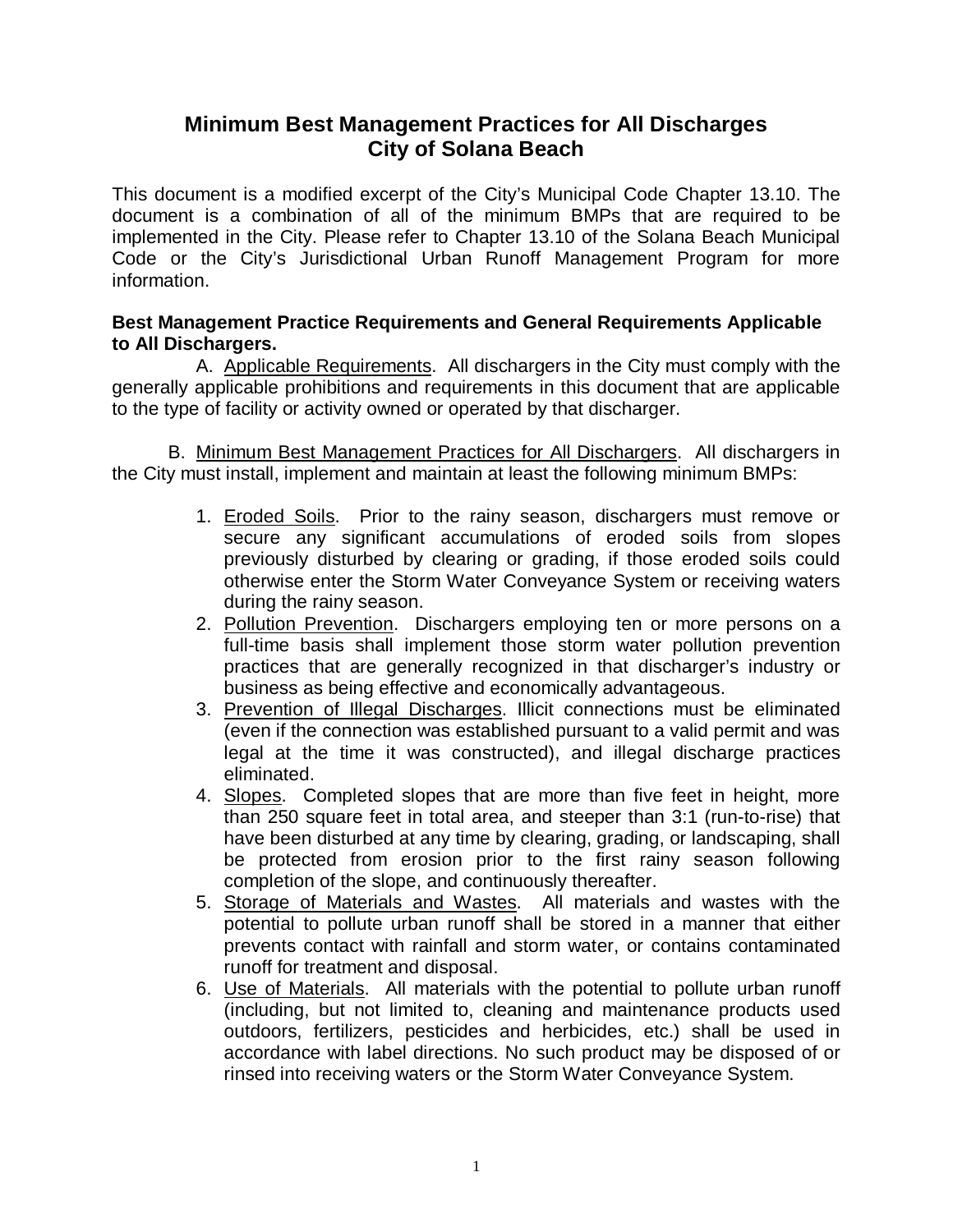C. Inspection, Maintenance, Repair and Upgrading of BMPs. BMPs at manned facilities must be inspected by the discharger before and following predicted rain events. BMPs at unmanned facilities must be inspected by the discharger at least once during the rainy season and at least once between each rainy season. These BMPs must be maintained so that they continue to function as designed. BMPs that fail must be repaired as soon as it is safe to do so. If the failure of a BMP indicates that the BMPs in use are inappropriate or inadequate to the circumstances, the BMPs must be modified or upgraded to prevent any further failure in the same or similar circumstances.

D. Storm Water Pollution Prevention Plan. An authorized enforcement official may require a commercial, industrial or land disturbance activity discharger to prepare and submit an SWPPP for approval by that official if (1) the discharger does not come into compliance with this document after one or more warnings (or other enforcement action) that BMPs are inadequate or are not being adequately maintained; or (2) the facility or activity at issue is a significant source of contaminants to receiving waters despite compliance with this document. Any discharger required to submit and to obtain approval of an SWPPP shall install, implement, and maintain the BMPs specified in the approved SWPPP.

The SWPPP shall identify the BMPs that will be used by the discharger to prevent or control pollution of storm water to the MEP. If the facility is an industrial facility, the SWPPP submitted to the City shall at a minimum meet the requirements of the State NPDES General Industrial Storm Water Permit. If the activity at issue is a construction or land disturbance activity, the SWPPP submitted to the City shall at a minimum meet the requirements of the State NPDES General Construction Storm Water Permit. If a facility required to submit an SWPPP to the City discharges nonstorm water to groundwater, the facility shall obtain an RWQCB permit as required by the State Water Code, and shall describe the requirements of that permit in the SWPPP.

Whenever submission of an SWPPP is required pursuant to this document, an authorized enforcement official may take existing City BMPs into account when determining whether the practices proposed in the SWPPP are BMPs that will prevent or control pollution to the required level of MEP.

E. Notification of Spills, Releases and Illegal Discharges. Spills, releases, and illegal discharges of pollutants to receiving waters or to the Storm Water Conveyance System shall be reported by the discharger as required by all applicable state and federal laws. In addition, any such spills, releases and illegal discharges with the potential to endanger health, safety or the environment shall be reported to the Directors within 24-hours after discovery of the spill, release or discharge. If safe to do so, necessary actions shall be taken to contain and minimize the spill, release or illegal discharge.

F. Sampling, Testing, Monitoring, and Reporting. Commercial, industrial or land disturbance activity dischargers shall perform the sampling, testing, monitoring and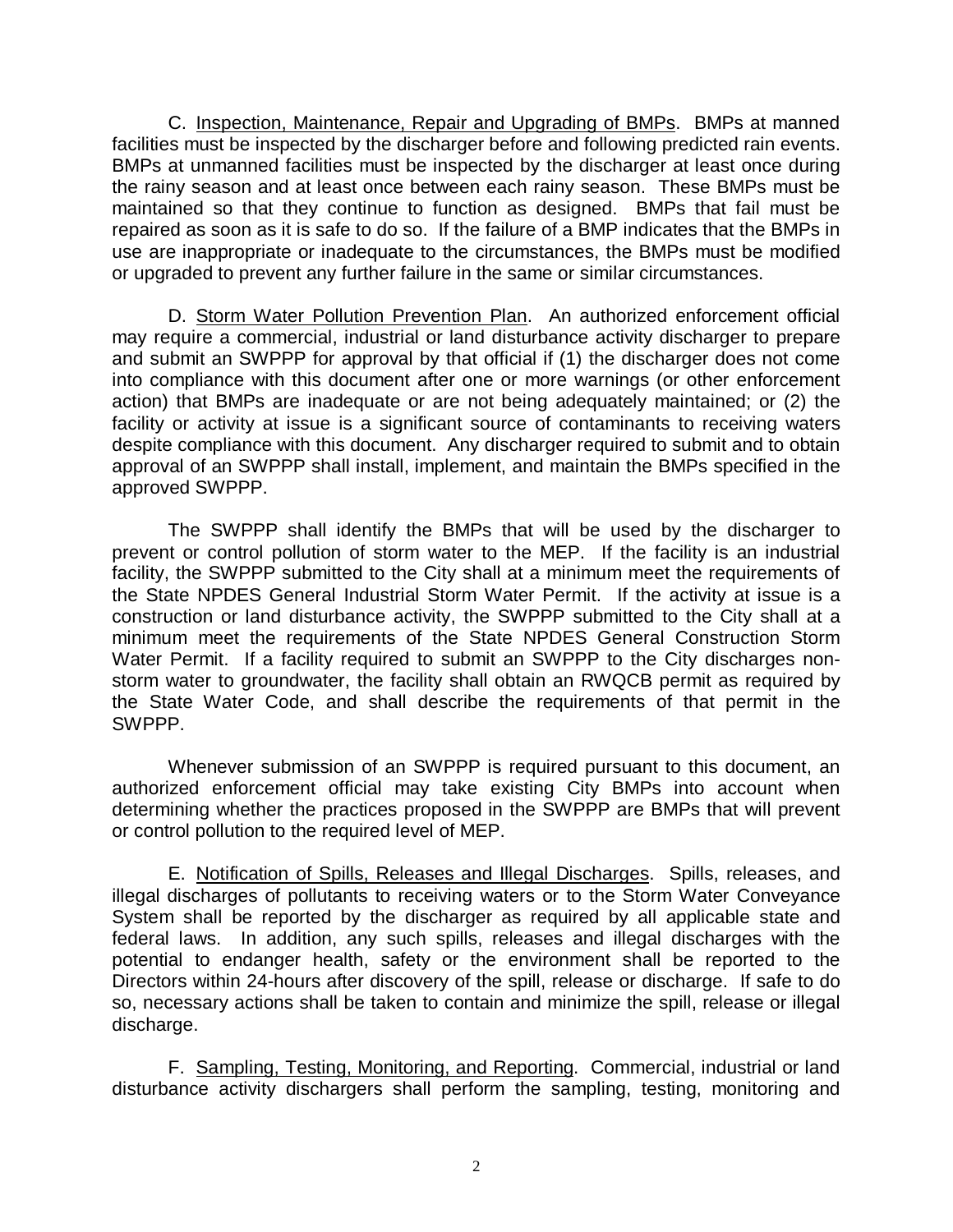reporting required by this document. In addition, an authorized enforcement official may order a discharger to conduct testing or monitoring and to report the results to the City if (1) the authorized enforcement official determines that testing or monitoring is needed to determine whether BMPs are effectively preventing or reducing pollution in storm water to the MEP, or to determine whether the facility is a significant source of contaminants to receiving waters; or (2) the authorized enforcement official determines that testing or monitoring is needed to assess the impacts of an illegal discharge on health, safety or the environment; or (3) an illegal discharge has not been eliminated after written notice by an authorized enforcement official; or (4) repeated violations have been documented by written notices from authorized enforcement officials; or (5) the RWQCB requires the City to provide any information related to the discharger's activities.

Testing and monitoring ordered pursuant to this subsection may include the following:

1. Visual monitoring of dry weather flows, wet weather erosion, and/or BMPs;

2. Visual monitoring of premises for spills or discharges;

3. Laboratory analyses of storm water or non-storm water discharges for pollutants;

4. Background or baseline monitoring or analysis; and

5. Monitoring of receiving waters or sediments that may be affected by pollutant discharges by the discharger (or by a group of dischargers including the discharger).

The authorized enforcement official may direct the manner in which the results of required testing and monitoring are reported, and may determine when required sampling, testing or monitoring may be discontinued.

G. Mitigation. All illegal discharges must be mitigated within a reasonable period of time to correct or compensate for all damage to the environment caused by the illegal discharge. The authorized enforcement official shall determine whether mitigation measures proposed or completed by the discharger meet this standard. The authorized enforcement official shall require the discharger to submit a mitigation plan and schedule by a specified date prior to taking action, and to submit a summary of completed mitigation by a specified date. Notwithstanding the granting of any period of time to the discharger to correct the damage, the discharger shall remain liable for some or all of any fines or penalties imposed pursuant to this document, or by the RWQCB.

#### **Additional Minimum Best Management Practice Requirements for Residential Activities and Facilities.**

A. Applicable Requirements. The requirements in this section apply to all residential dischargers within the City. All residential dischargers must install, implement and maintain the BMPs identified in this section for all dischargers, and at least the additional minimum BMPs specified below for the category of activities conducted by that discharger.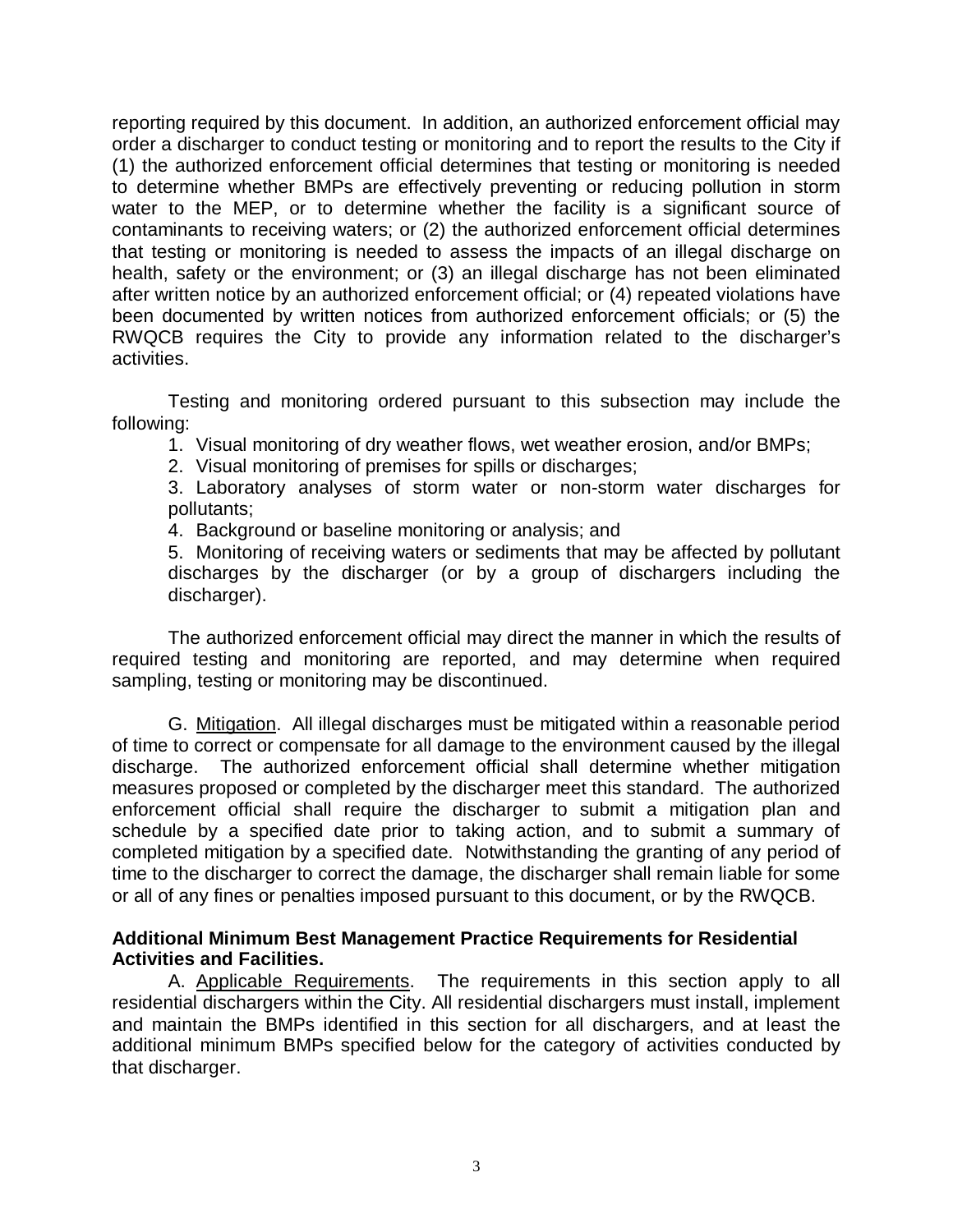## B. Motor Vehicle or Boat Repair and Maintenance.

- 1. Motor vehicle and boat repair and maintenance activity shall be performed under a permanent roof or other permanent cover, if such space is available. Maintenance and repair activities that are conducted without cover or without BMPs to prevent pollutant discharges are prohibited during times of precipitation.
- 2. Any release of fluids during repair or maintenance shall be promptly contained and cleaned up. Any absorbent materials used must be disposed of properly.
- 3. Automotive and boat materials and wastes must be stored indoors, or under cover, or in secure and watertight containers.

## C. Motor Vehicle Washing.

- 1. Vehicles shall be washed over porous surfaces such as lawns and gravel areas where feasible.
- 2. Remaining detergent solutions prepared for use in vehicle washing, but not used up in that process, may not be disposed by emptying buckets or other containers directly or indirectly to the storm water conveyance system or receiving waters. Disposal to the sanitary sewer (e.g., through a sink, toilet or floor drain) or to a porous surface is required.
- 3. The use of "hose off" or single use engine degreasing chemicals is prohibited, unless captured and disposed of properly.
- 4. Motor vehicle washing other than individual residential motor vehicle washing is prohibited, unless all wash and rinse water is diverted to or contained and disposed to a porous area or the sanitary sewer.

# D. Motor Vehicle Parking.

- 1. Residents shall remove excessive accumulations of oil and grease deposited by vehicles they own from parking areas, using dry cleaning methods (e.g., absorbents, scraping, vacuuming, or sweeping).
- 2. Residents shall move vehicles from streets when notified to do so to allow street cleaning.

#### E. Home and Garden Care Activities and Product Use.

- 1. Irrigation systems should be adjusted to avoid excessive runoff.
- 2. Spills of gardening chemicals, fertilizers or soils to non-porous surfaces must be cleaned up, and properly disposed.
- 3. Lawn and garden care products must be stored in closed labeled containers; or in covered areas; or off the ground under protective tarps.
- 4. Household hazardous waste may not be disposed directly or indirectly to the trash or to the street, gutter or storm drain.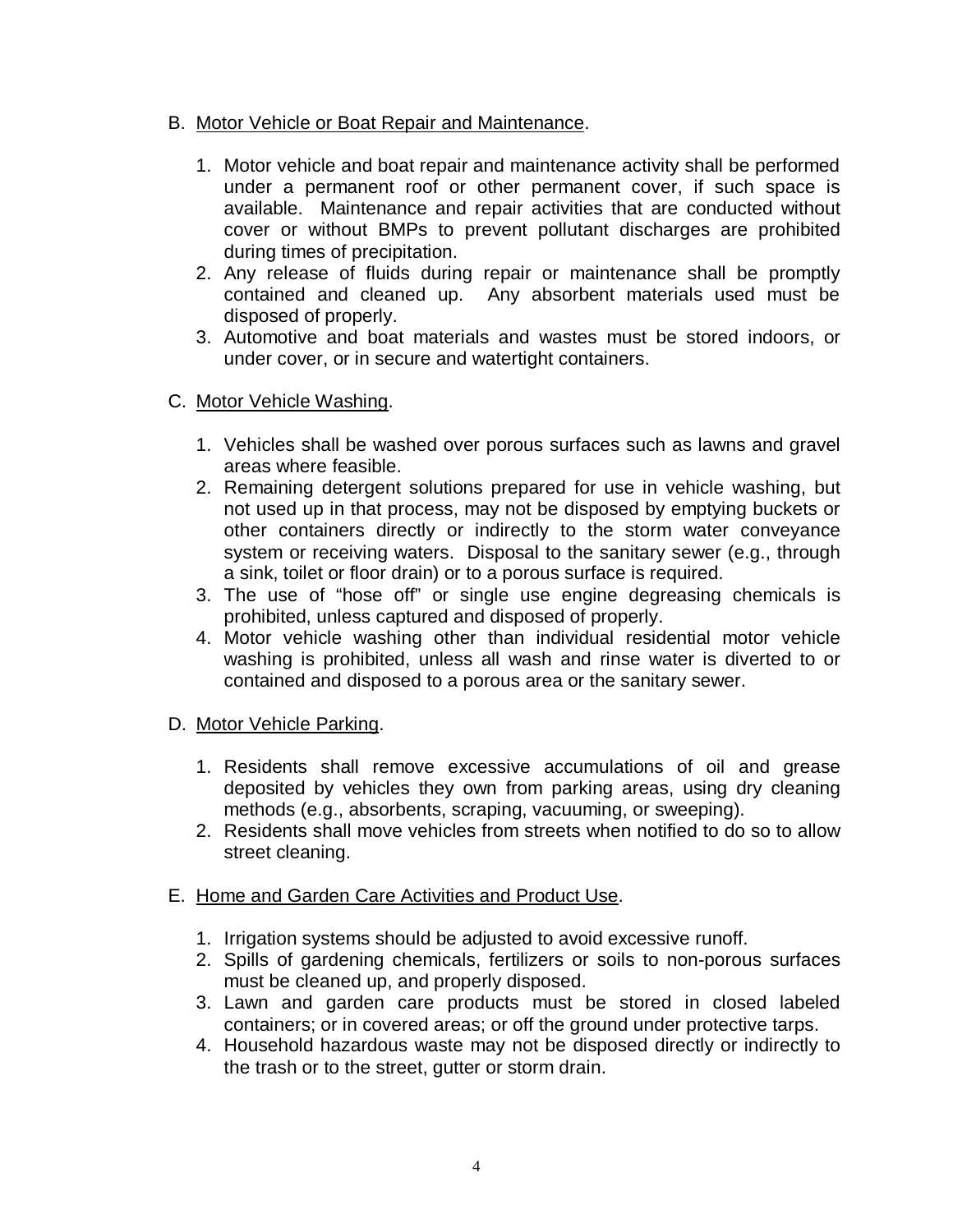- F. Home Care and Maintenance.
	- 1. Painting equipment may not be cleaned out in or over streets, sidewalks or gutters.
	- 2. Action shall be taken to minimize and contain all spills of hazardous materials, if it is safe to do so.
	- 3. Household hazardous materials must be stored indoors or under cover, and in closed and labeled containers.
	- 4. Household wash waters (carpet cleaning, mop water, washing machine effluent, other gray water, paint wash-up water, etc.) may not be disposed of to the street, gutter or storm drain or to receiving waters. Disposal to the sanitary sewer (e.g., through a sink, toilet or floor drain) or to a porous surface is required.

## G. Manure and Pet Waste Management.

- 1. Manure deposited by confined livestock, horses or other large animals on uncovered areas, from which runoff could enter receiving waters or the storm water conveyance systems, must be cleaned up at least twice weekly and either be composted, or be stored prior to disposal in a manner that prevents contact with runoff to receiving waters or the storm water conveyance system.
- 2. Areas used for composting such manure must be located, configured or managed to prevent runoff to receiving waters or the storm water conveyance system.
- 3. Pet waste shall not be disposed to the storm water conveyance system or receiving waters.

#### H. Private Sewer Laterals and On-Site Wastewater Systems.

- 1. Private sewer laterals shall be cleaned, maintained and when necessary replaced to prevent seepage and spills. On-site wastewater systems shall be pumped, maintained and when necessary modified or replaced to prevent spills.
- 2. Spills from private sewer laterals and on-site wastewater systems shall be contained and cleaned-up in a manner that minimizes any release of pollutants to the storm water conveyance system or receiving waters.
- 3. Any release from a private sewer lateral that enters the storm water conveyance system or receiving waters shall be immediately reported to the City.
- 4. Failed on-site wastewater systems shall be repaired or replaced, after issuance of all required permits and approvals.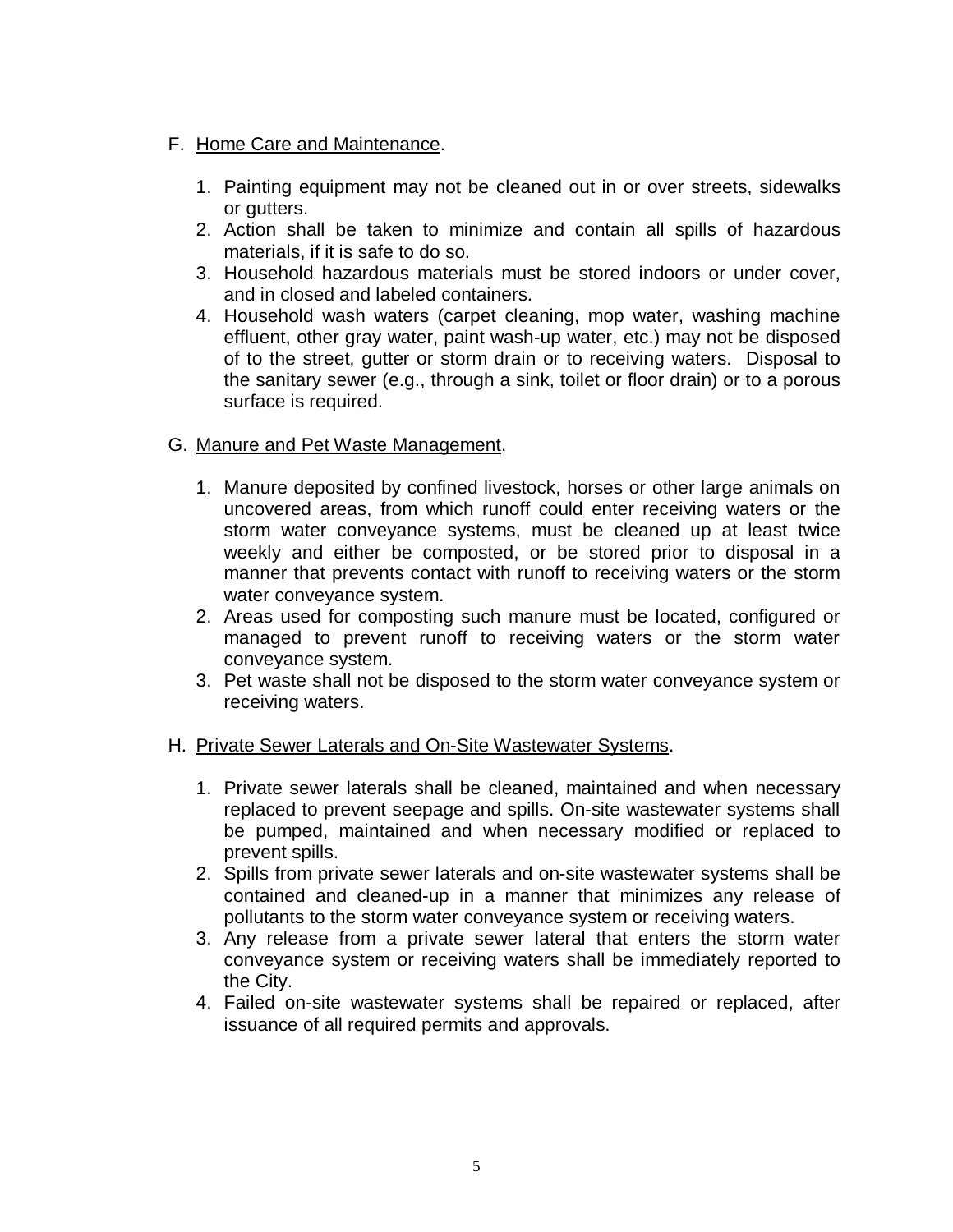#### **Additional Minimum Best Management Practice Requirements for Commercial Activities and Facilities.**

A. Priorities and Requirements. All commercial dischargers must install, implement and maintain at least the additional minimum BMPs, if any, specified in this section or in the Manual, for the category of activity or facility owned or operated by that discharger. All regulated commercial facilities shall review their facilities, activities, operations and procedures at least annually to detect and eliminate illicit connections and illegal discharges. Corrective training shall be provided as needed (and documented in training records) whenever an illegal disposal practice is discovered.

B. Regulated Commercial Facilities Identified. As required by NPDES Permit No. CAS 0108758, facilities in the City having one or more of the following characteristics are regulated commercial facilities:

- 1. The facility is a regulated commercial facility primarily engaged in one of the following commercial activities. Regulated commercial facilities, including but not limited to the types of facilities and activities listed below. shall install, implement and maintain the BMPs specified in the Manual for each such type of facility or activity.
	- Automobile repair, maintenance, fueling, or cleaning;
	- Airplane mechanical repair, maintenance, fueling, or cleaning;
	- Boat repair, maintenance, fueling, or cleaning;
	- Equipment repair, maintenance, fueling, or cleaning;
	- Automobile and other vehicle body repair or painting;
	- Mobile automobile or other vehicle washing;
	- Automobile (or other vehicle) parking lots and storage facilities;
	- Retail or wholesale fueling:
	- Pest control services;
	- Eating or drinking establishments including food markets;
	- Mobile carpet, drape or furniture cleaning;
	- Cement mixing or cutting;
	- Masonry;
	- Painting and coating;
	- Botanical and zoological gardens and exhibits;
	- Landscaping;
	- Nurseries and greenhouses;
	- Golf courses, parks and other recreational areas/facilities;
	- Cemeteries;
	- Pool and fountain cleaning;
	- Marinas;
	- Portable sanitary services;
	- Building material retailers and storage;
	- Animal facilities; and
	- Power washing services.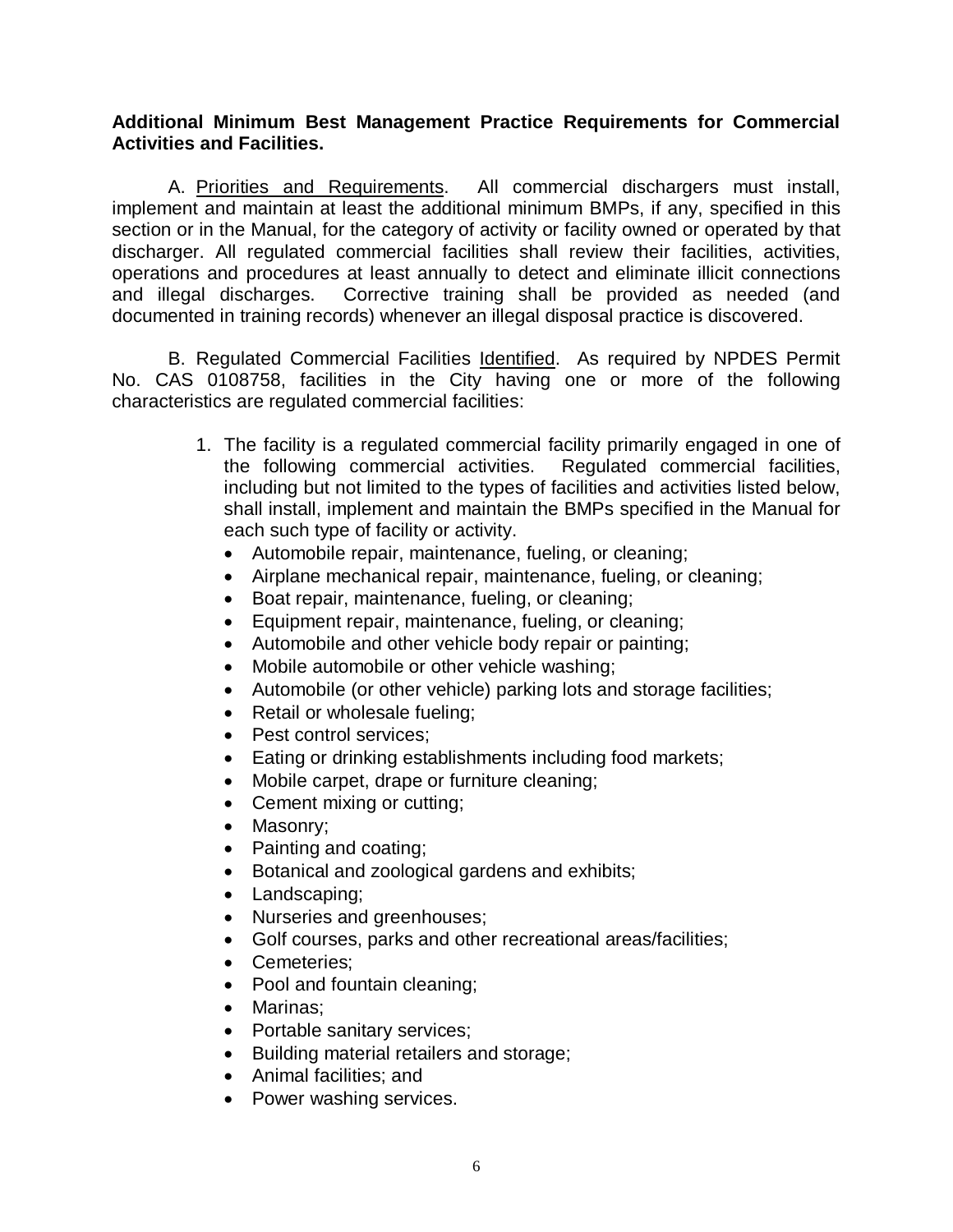- 2. The facility is a regulated commercial facility that has outdoor industrial areas totaling two acres or more or an outdoor parking lot for 100 or more vehicles; and storm water or runoff from the facility may adversely affect impaired waters or waters within an ESA.
- 3. The facility is a regulated commercial facility and has been notified in writing by an authorized enforcement official that it is a regulated commercial facility. Such designations shall take effect 90 days after mailing or service of this notice. These designations shall be made where the facility discharges a pollutant load in storm water or runoff that causes or contributes to the violation of water quality standards.

C. Additional Minimum Best Management Practices for All Regulated Commercial Facilities. All regulated commercial facilities shall install, implement and maintain the BMPs specified in the Manual in the following areas:

- Employee training;
- Storm water pollution prevention plans;
- Storm drain signage and stenciling;
- Annual review of facilities and activities;
- Pollution prevention;
- Materials and waste management;
- Vehicles and equipment; and
- Outdoor areas.

D. Additional Minimum Best Management Practices for Specific Activities at Regulated Commercial Facilities. Regulated commercial facilities shall install, implement, and maintain the BMPs specified in the Manual for specific areas at the facility, if any, where any of the following activities are conducted:

- Vehicle and equipment operations;
- Materials and waste management (including tanks); and
- Outdoor work and storage functions.

## **Additional Minimum Best Management Practice Requirements for Industrial Activities and Facilities.**

A. Priorities and Requirements. All industrial dischargers must install, implement and maintain at least the additional minimum BMPs, if any, specified in this section or in the Manual for the category of activity or facility owned or operated by that discharger. All regulated industrial facilities shall review their facilities, activities, operations and procedures at least annually to detect and eliminate illicit connections and illegal discharges. Corrective training shall be provided as needed (and documented in training records) whenever an illegal disposal practice is discovered.

B. Regulated Industrial Facilities. Industrial facilities that have one or more of the characteristics listed below are regulated industrial facilities:

1. Industrial Facilities, as defined at 40 CFR 1222.26(b)(14), including those subject to the General Industrial Permit or other individual NPDES permit.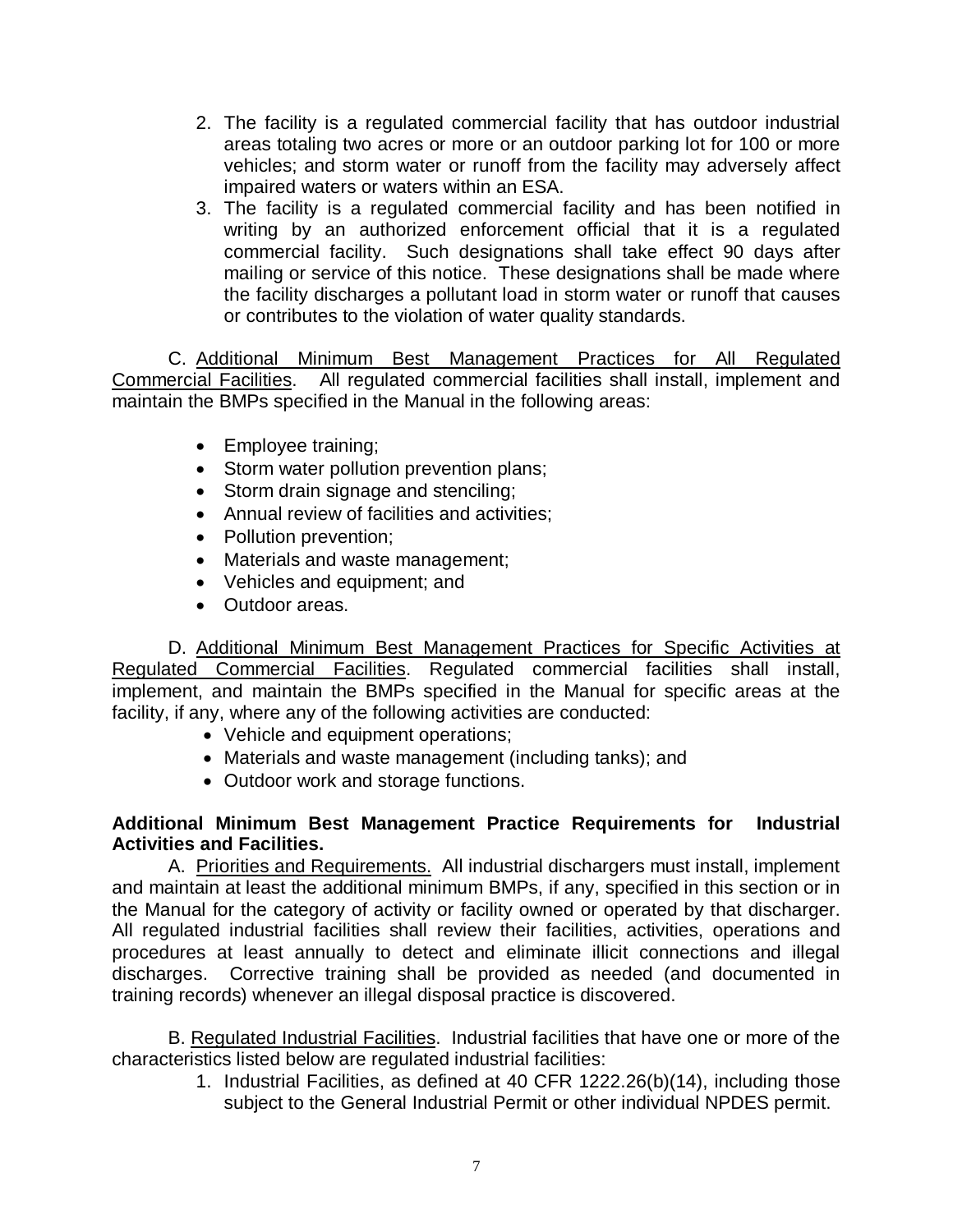- 2. Operating and closed landfill.
- 3. Facilities subject to SARA Title III.
- 4. Hazardous waste treatment, disposal, storage and recovery facilities.
- 5. The facility is a regulated industrial facility and storm water or runoff from the facility is tributary to an impaired water body, and the facility generates a pollutant for which that water body is impaired.
- 6. The facility is a regulated industrial facility and is located within or adjacent to (i.e., within 200 ft. of), or discharges directly to, a coastal lagoon or a receiving water body within an ESA.
- 7. The facility was notified in writing by an authorized enforcement official that it has been designated a regulated industrial facility. Such designations shall take effect 90 days after mailing or service of notice. These designations shall be made where the facility discharges a pollutant load in storm water or runoff that causes or contributes to the violation of water quality standards.
- C. Additional Minimum BMPs and Other Additional Requirements for Industrial Facilities Subject to the General Industrial Permit.
	- 1. Notice of Intent. Industrial dischargers required to comply with the State Industrial General Storm Water Permit shall maintain on site and make available for inspection on request by the City the state-issued Waste Discharge Identification Number (WDID) for the facility, and a copy of the Notice of Intent (NOI) filed with the SWRCB pursuant to that permit. The discharger shall submit the WDID and a copy of that NOI to the City by mail if directed to do so by an authorized enforcement official.
	- 2. Storm Water Pollution Prevention Plan. Dischargers required to prepare a SWPPP under the State General Industrial Storm Water Permit must prepare the plan, implement the plan and maintain it at the site readily available for review. If an industrial facility is not required to prepare a state SWPPP, the facility shall prepare a SWPPP, submit that SWPPP for City approval or modification and approval, implement the SWPPP, and maintain it on site. Failure to comply with an applicable state-required or City-required Plan is a violation of this document.
	- 3. Pollution Prevention Practices. Industrial facilities shall consider and, where determined to be appropriate by the facility, shall implement the following measures to prevent the pollution of storm water and runoff:
		- The use of smaller quantities of toxic materials or substitution of less toxic materials;
		- Changes to production processes to reduce waste;
		- Decreases in waste water flows;
		- Recycling of wastes as part of the production process;
		- Segregation of wastes; and
		- Treatment of wastes on site to decrease volume and/or toxicity.
	- 4. Non-Structural BMPs. Industrial facilities shall incorporate into the SWPPP, and install, implement and maintain, the following non-structural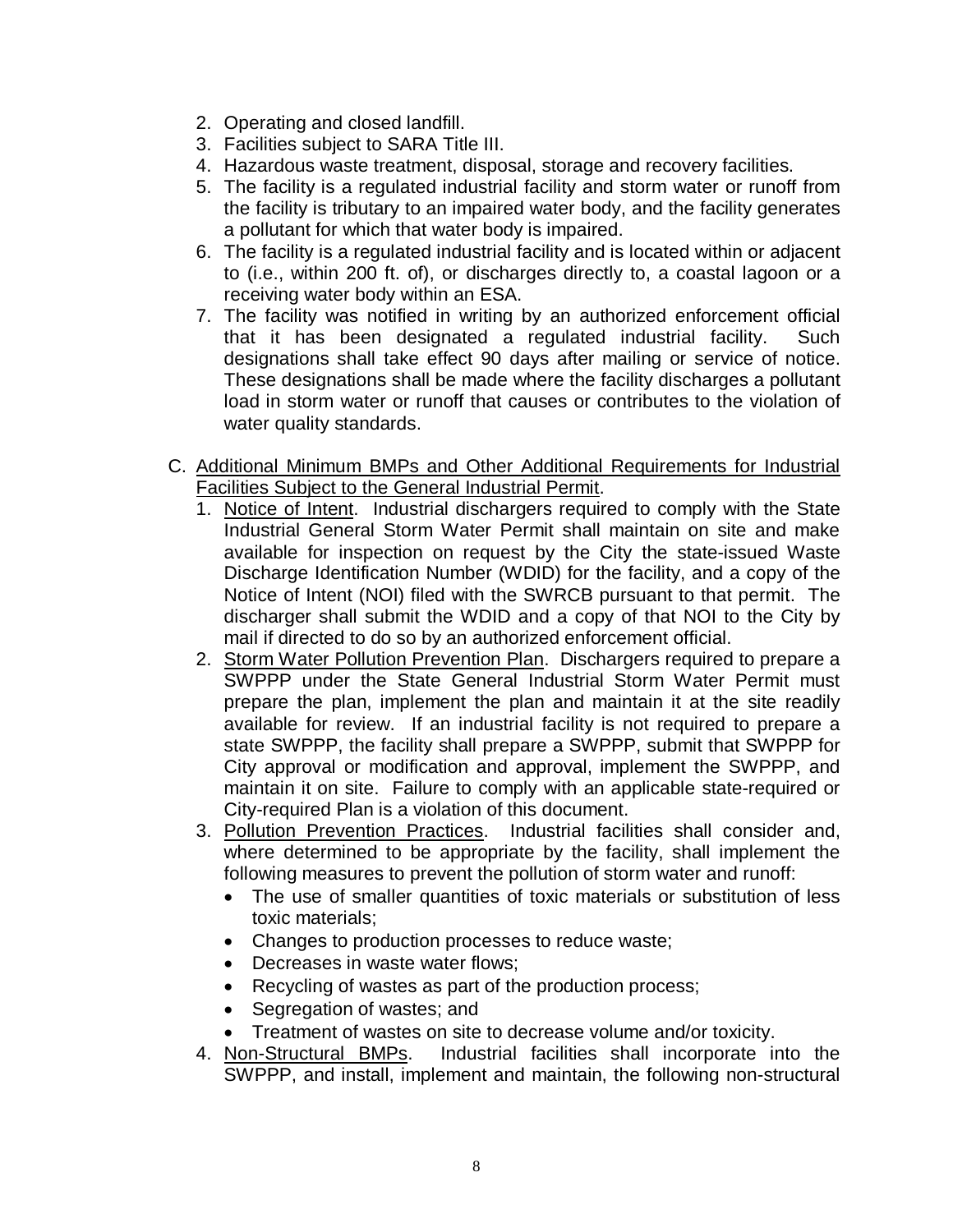BMPs. The implementation of these practices shall be consistent with City requirements.

- BMPs for material handling and storage of significant materials;
- BMPs for non-hazardous waste handling and recycling;
- Employee training programs;
- Good housekeeping practices;
- Preventive maintenance practices;
- Self inspection and quality assurance practices; and
- Spill response planning.
- 5. BMPs for Specific Activities. Industrial facilities shall incorporate into the SWPPP, and install, implement and maintain, BMPs as specified in the Manual for any commercial activities conducted at the facility (as identified in section 13.10.090), and for areas at the facility where industrial activities are conducted. Industrial activities include but are not limited to the following:
	- Raw or processed materials bulk storage;
	- Mixing, where there is the potential for release of a pollutant;
	- Cutting, trimming or grinding in connection with a production process;
	- Casting, forging, or forming;
	- Hazardous materials storage (including tanks);
	- Construction, painting and coating;
	- Pesticide or other chemical products formulation or packaging;
	- Process water pre-treatment;
	- Solid waste storage;
	- Waste water treatment;
	- Welding;
	- Blasting;
	- Chemical treatment; and
	- Power washing.
- 6. Additional Structural BMPs. Industrial facilities shall incorporate into the SWPPP, and install, implement and maintain one or more of the additional structural BMPs listed below where practicable, if use of such BMPs would significantly reduce pollution in run-off from the facility. The discharger shall determine in the first instance which of these BMPs to implement. However, an authorized enforcement official can order that additional BMPs be used at a particular facility.
	- Overhead coverage of outdoor work areas or chemical storage;
	- Retention ponds, basins, or surface impoundments that confine storm water to the site;
	- Berms and concrete swales or channels that divert run-on and runoff away from contact with pollutant sources;
	- Secondary containment structures; and
	- Treatment controls, e.g., infiltration devices and oil/water separators, to reduce pollutants in storm water or authorized non-storm water discharges.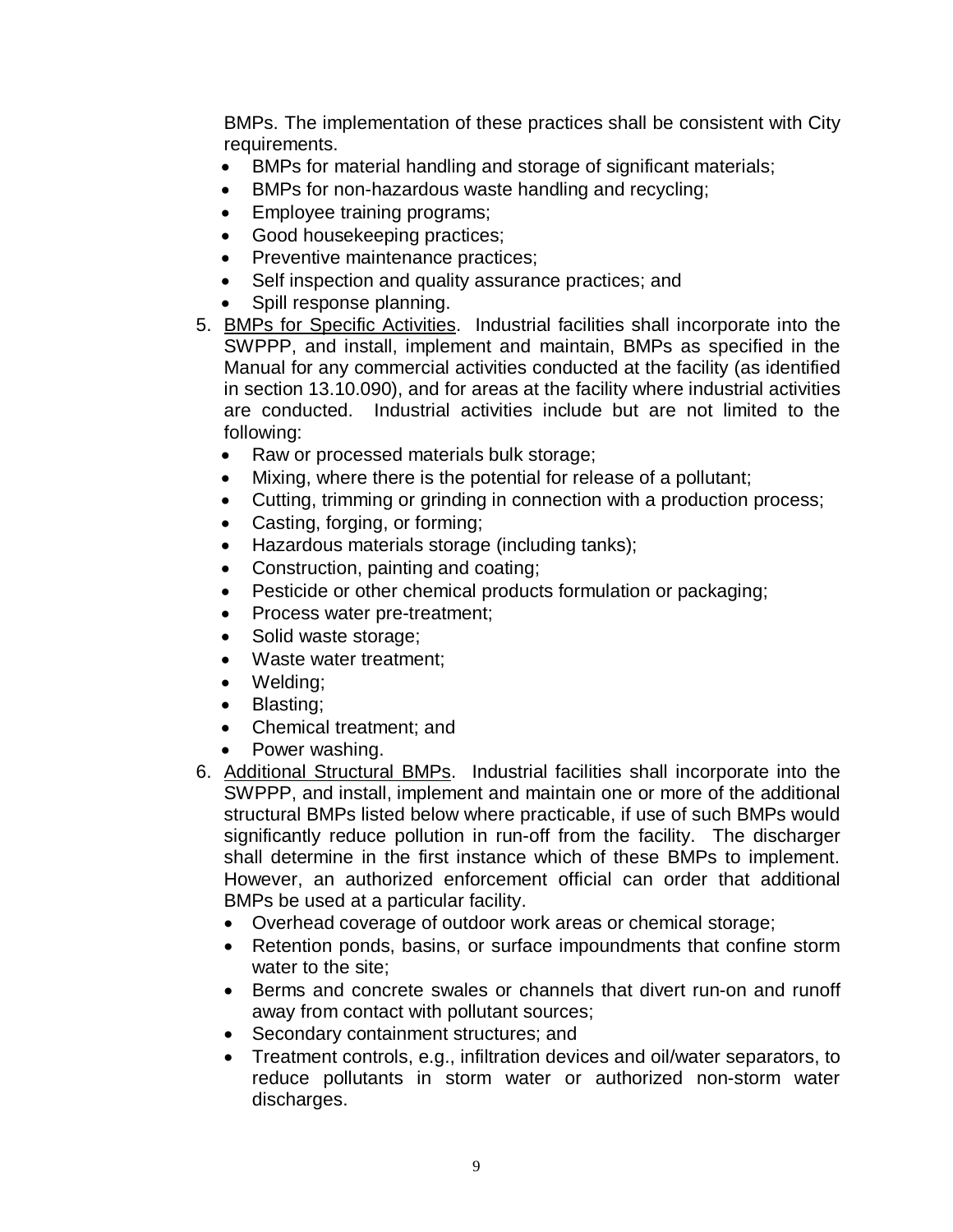D. Monitoring at Industrial Facilities Subject to the General Industrial Permit. Dischargers owning or operating industrial facilities subject to the General Industrial Permit are required to conduct monitoring under the State Industrial General Storm Water Permit and shall make records of such monitoring available for inspection, and submit a copy of such records to the City if directed to do so by an authorized enforcement official. State exceptions from monitoring requirements are also applicable to this requirement, and group monitoring approved by the State is also acceptable to the City. The City may direct that any required records be submitted in a specified electronic format.

#### **Additional Minimum Best Management Practice Requirements for Agricultural Operations.**

A. Nursery and Greenhouse Operations. Pursuant to NPDES Permit No. CAS 0108758, nursery and greenhouse operations are classified as commercial operations for purposes of this document, and are subject to all requirements for regulated commercial facilities set out in this document.

B. Agricultural Grading and Clearing. The BMP requirements imposed by this document for land disturbance activity apply to agricultural grading and clearing, whether or not a City-issued grading and clearing permit is required for that activity. Tilling or cultivating land exclusively for the purpose of growing plants or animals is not considered to be grading or clearing, provided all disturbed material remains on the same site, the tilling or cultivating will not block or divert any natural drainage way, and the land to be tilled or cultivated has been in agricultural production for at least one (1) of the preceding five (5) years.

C. Land Development Associated with Agricultural Operations. The requirements imposed by this document for land development activity apply to such activities when they are associated with agricultural operations.

- D. Manure Management.
	- 1. Where practicable, all runoff from areas where livestock, horses or other large animals are confined must be collected and managed in a manner that avoids a discharge to the storm water conveyance system or receiving waters. Where this is not practicable, manure must be cleaned up at least twice weekly; and must either be composted, or stored prior to disposal.
	- 2. Areas used for storing or composting manure must be located, configured or managed to prevent runoff to receiving waters or the storm water conveyance system.
	- 3. Animal wastes shall not be disposed to the storm water conveyance system or receiving waters.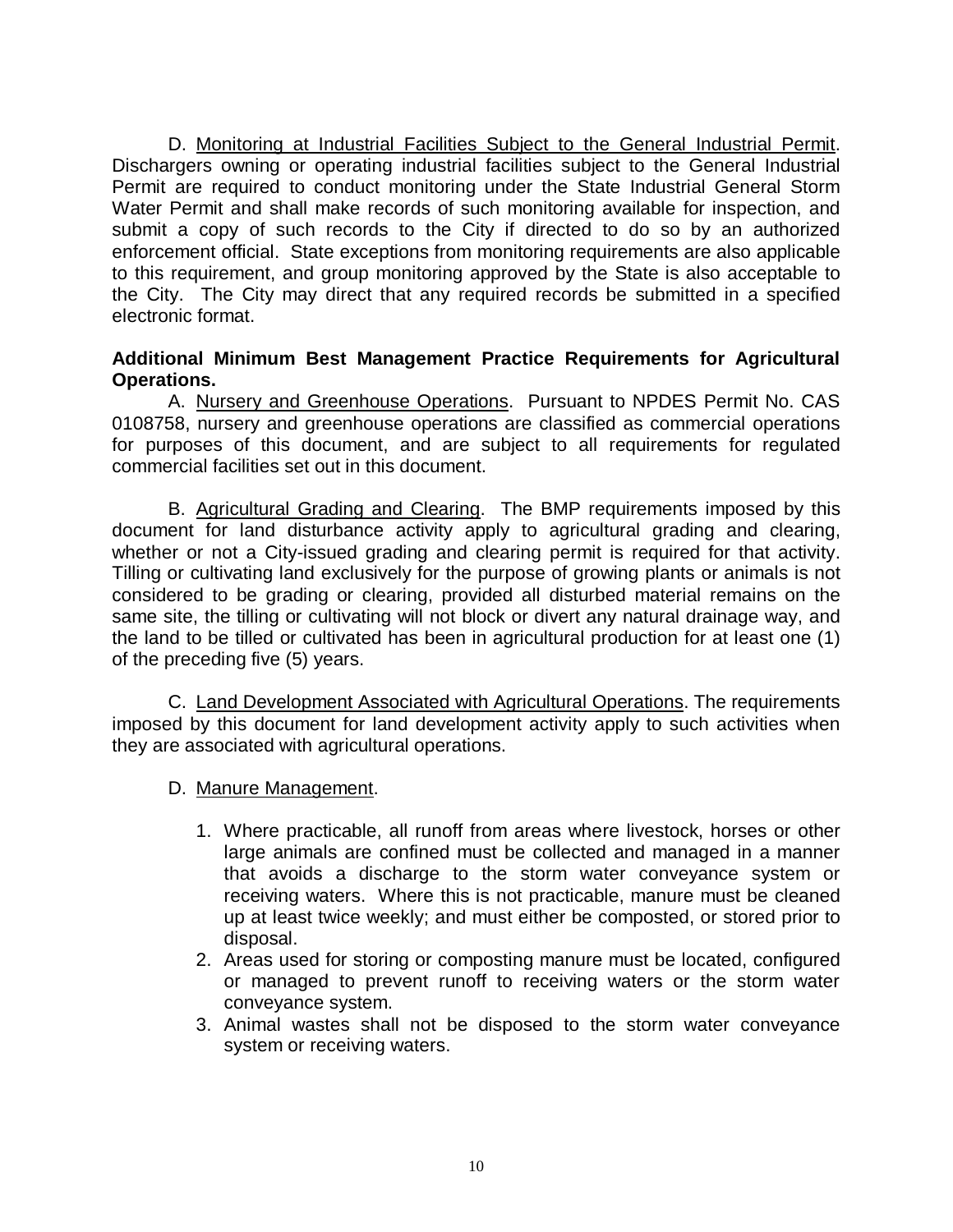E. Other Agricultural Operations. Other agricultural operations are subject to the discharge prohibitions and other requirements set out in this document. Agricultural operations located within or adjacent to (i.e., within 200 ft. of), or which discharge directly to an impaired water body or a coastal lagoon or a receiving water body within an ESA, are also subject to the requirements set out in this document.

#### **Additional Minimum Best Management Practice Requirements for Municipal Activities and Facilities**

Municipal facilities must meet the requirements set out in this document. In addition, these facilities and activities must install, implement and maintain at least the additional minimum BMPs, if any, specified in this document, for industrial areas and activities at the municipal facility.

# **Additional Requirements for Land Disturbance Activity.**

A. Permit Issuance. No land owner or development project proponent shall receive any City grading, clearing, building or other land development permit required for land disturbance activity without first meeting the requirements of this document with respect to the portion of the development project and the land disturbance activity to which the permit at issue would apply.

B. Owners and Operators Both Responsible and Liable. Persons or entities performing land disturbance activity (including but not limited to construction activities) in the City, and the owners of land on which land disturbance activity is performed, are dischargers for purposes of this document; provided, however, that a local government or public authority is not a discharger as to activities conducted by others in public rights of way.

C. Storm Water Management Plan. All applications to the City for a permit or approval associated with a land disturbance activity must be accompanied by a Storm Water Management Plan, on a form or in a format specified by the City. The Storm Water Management Plan shall specify the manner in which the discharger/applicant will implement the BMPs required by this document for the activity at issue, including but not limited to the applicable BMPs required by subsection D below.

D. Additional Minimum BMPs for Land Disturbance Activity. Whether a City permit or approval is required or not, and whether a Storm Water Management Plan is required to be submitted or not, all dischargers engaged in land disturbance activity shall implement BMPs as detailed in the Manual in the following additional areas if applicable to the project:

- 1. Erosion control on slopes;
- 2. Erosion control on flat areas; or BMPs to desilt runoff from flat areas;
- 3. Runoff velocity reduction;
- 4. Sediment control;
- 5. Offsite sediment tracking control;
- 6. Materials management;